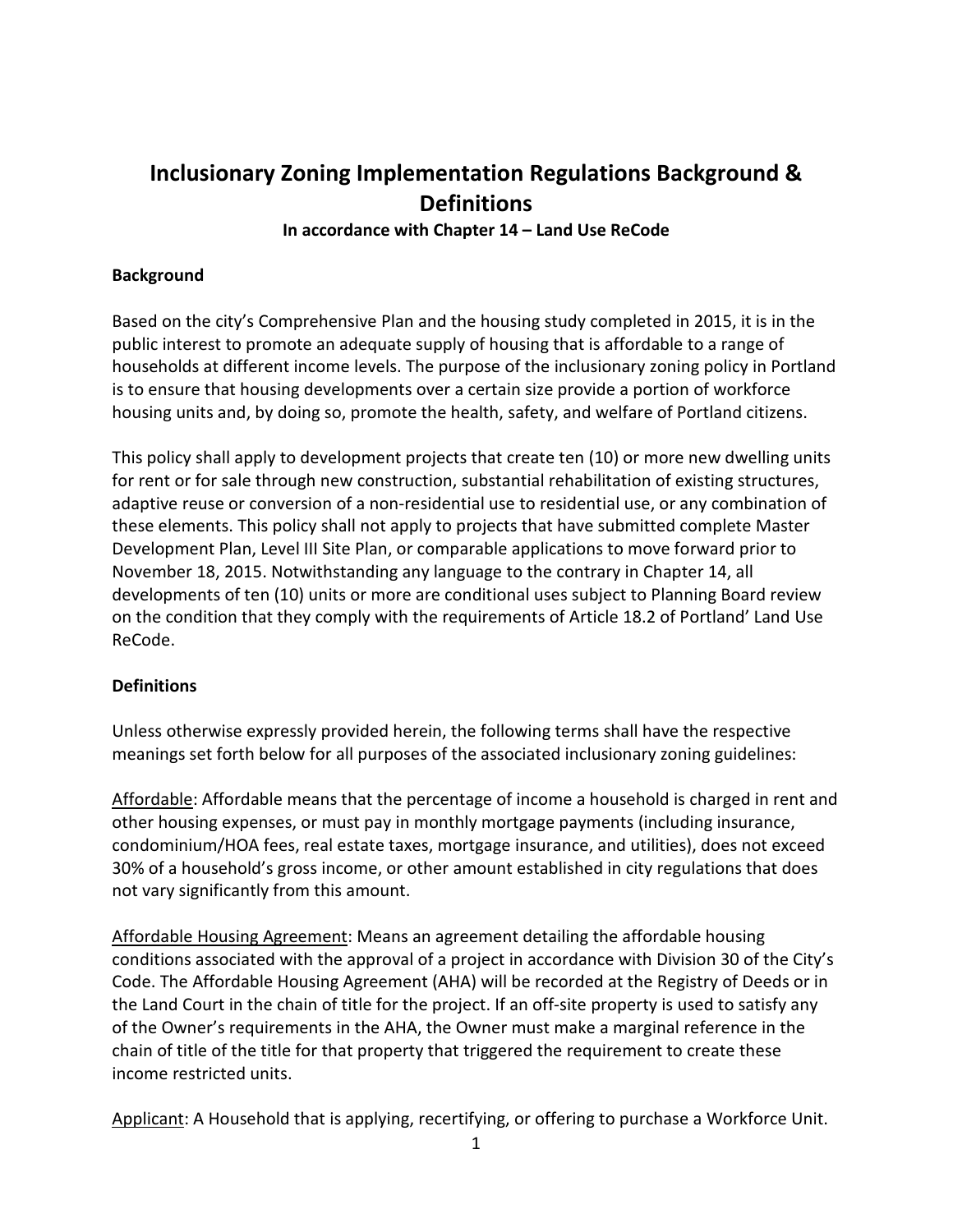City: The City of Portland or its agent.

#### Development Fees:

(a) The following fees, as described in this chapter: site plan review and inspection fees; subdivision review and inspection fees; and administrative fees;

(b) Construction and permit fees as described in chapter 6. "Development fees" does

not include any fees charged for reviews conducted by a party other than the city; and (c) Development Fees does not include the "fee-in lieu" option for providing cash in place of on-site workforce units.

Developer: Means the owner of the project.

Dwelling Unit: Has the same meaning as defined in Section 3 of Chapter 14.

Eligible Household: Means a household (1) which qualifies, at the time of the mortgage or rental application, with regard to household income as per the U.S. Department of Housing and Urban Development's (HUD) Metropolitan Statistical Area (MSA) for Portland, or for a subsequent metric as approved by the City of Portland; and (2) the members of which do not, at the time of the mortgage or rental application, own residential real estate. Eligible Households may consist of a single individual of at least 18 years of age or a family. However, households headed by students or other individuals whose principal sources of financial support are from family members and/or are listed as dependents by others are not eligible; (4) Heads of household must be U.S. citizens or permanent resident aliens.

Gifted – Cash and/or other assets made available by another party for your use, with no obligation – expressed or implied – either in form of cash or future services, to repay this sum at any time.

Project: means a real estate development project:

(a) That is permissible under the provisions of this chapter in the zone in which it is proposed;

(b) That creates new dwelling units, among which is at least one affordable housingunit for rent or sale, through new construction, substantial rehabilitation of existing structures, adaptive reuse or conversion of a non-residential use to residential use, or any combination of these elements. Affordable housing units for sale or rent may not differ in exterior design from other units within an eligible project.

Household: Meaning one or more persons who will live regularly in the unit as their principal residence. If a household is comprised of more than one person, they shall be related by blood, marriage, domestic partnership, or by operation of law. This may include qualified unrelated